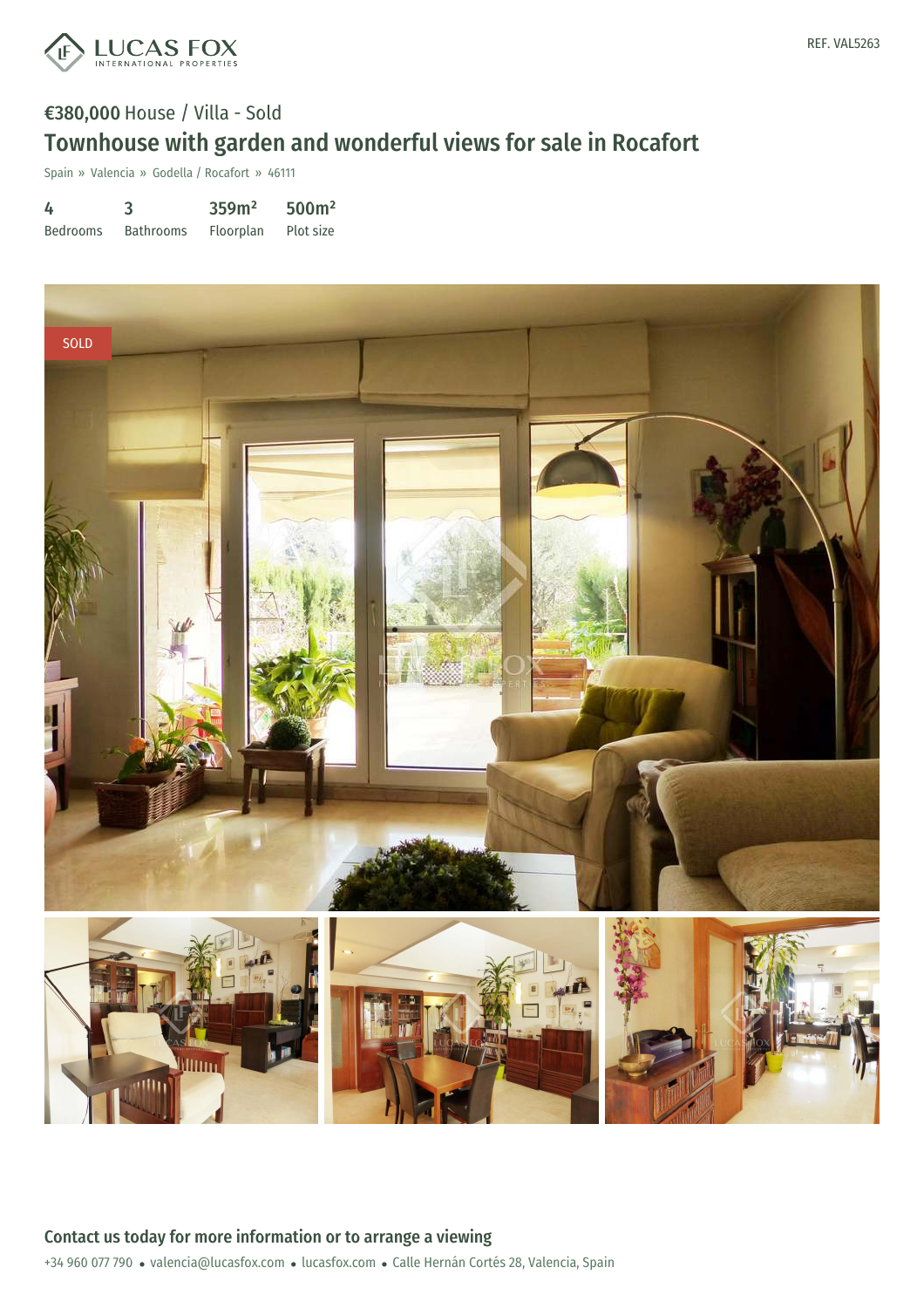



# €380,000 House / Villa - Sold Townhouse with garden and wonderful views for sale in Rocafort

Spain » Valencia » Godella / Rocafort » 46111

| 4               | 3                | 359m <sup>2</sup> | 500 <sup>m²</sup> |
|-----------------|------------------|-------------------|-------------------|
| <b>Bedrooms</b> | <b>Bathrooms</b> | Floorplan         | Plot size         |

#### OVERVIEW

### Terraced house with a front garden and several terraces at the rear enjoying magnificent views. Distributed over 3 floors plus a basement, with a total of 357 m². Close to the metro station.

This is a home for anyone looking for privacy and views without compromising on being close to all services.

The plot where this house is located has several levels with various terraces or gardens, a landscaped slope and another area for barbecues or paellas.

The house has an entrance that leads to both the kitchen and the living room and a toilet. Upon entering the living room we are impressed by the double-height ceiling with natural light, large windows and abundant space. The main terrace connects with the living room and faces east. The kitchen is separate, spacious and has pantry and exterior gallery.

Upstairs the 4 bedrooms are located, all with fitted wardrobes and a small balcony. The master bedroom has an en-suite bathroom and there is another bathroom to serve the other bedrooms. The attic on the floor above is an open-plan space that is perfect as a study and has 2 terraces with panoramic views.

The basement is divided into 3 rooms and a terrace. The underground garage has communal access and can accommodate 2 cars.

A great 4-bedroom house with views, peace and privacy in Rocafort.



[lucasfox.com/go/val5263](https://www.lucasfox.com/go/val5263)

Garden, Terrace, Private garage, High ceilings, Marble flooring, Natural light, Air conditioning, Balcony, Built-in wardrobes, Exterior, Heating, Near international schools, Storage room, Transport nearby, Utility room, Views